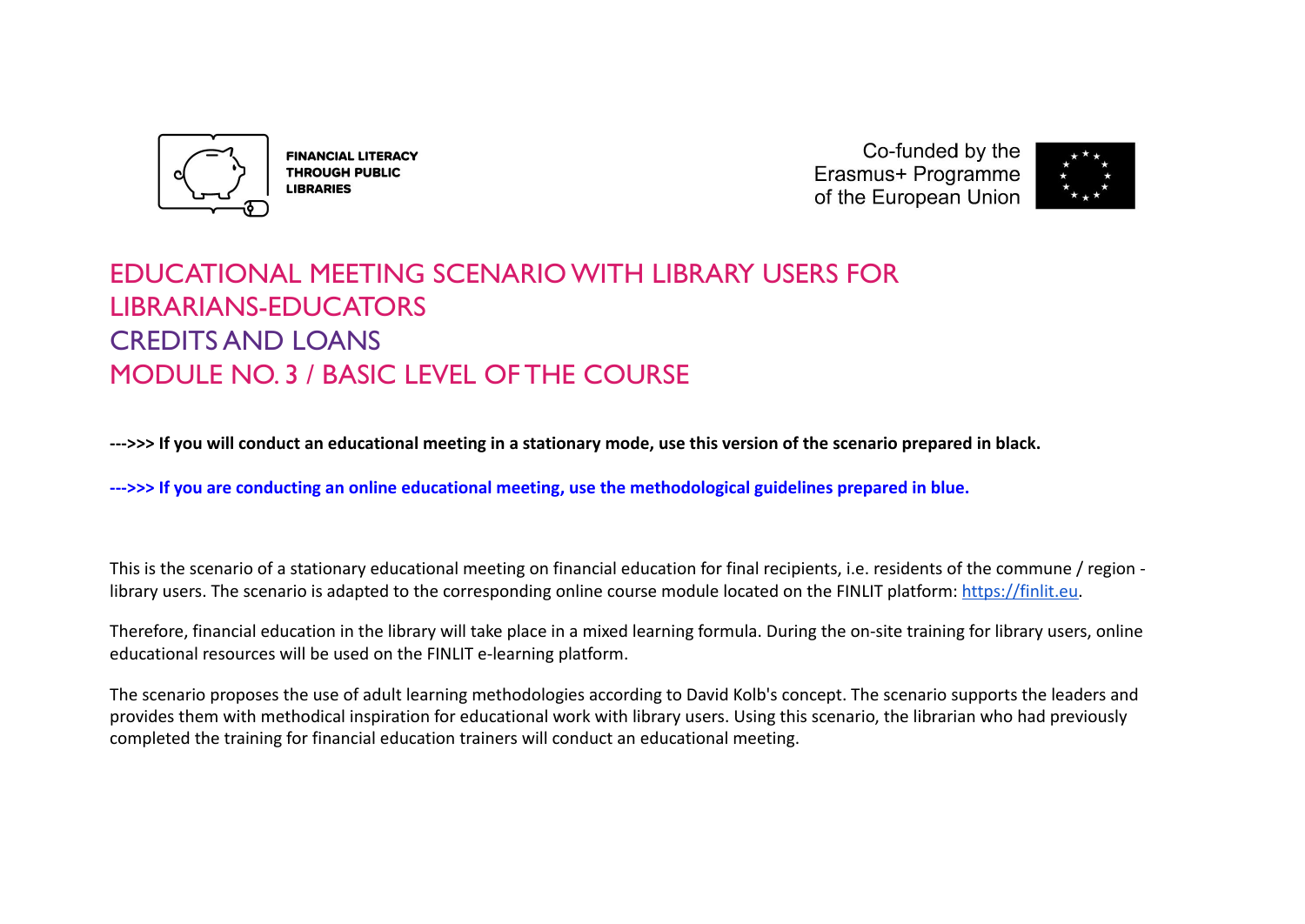

As an online meeting leader, use the functionality of your chosen remote working platform to guide your course participants through the training content of the module. Participants will also be able to perform certain activities stationary at their place of stay during the online meeting (i.e. they will be able to perform short tasks on their own according to the instructions given by the teacher, e.g. "write some of your associations regarding credit / loan / debt etc. on a piece of paper and read your answers to other course participants ").

Participants will also take part in various online activities proposed by the trainer, such as speaking in front of the camera, asking questions, commenting / answering in a chat, participating in surveys, working in virtual rooms, performing short tasks alone or in a group. During the online training, educational materials and short exercises from the course screens on the e-learning platform of the FINLIT project will be used.

#### Caution:

The stages of the educational meeting are planned for a few hours. It may be too long for one educational meeting with the residents. You can choose from among the substantive stages of the meeting and decide which stages you will eventually complete during an educational meeting with a group of participants. It all depends on the specificity of the age group of students and their personal needs in terms of knowledge contained in the module and interest in the subject.

Remember, however, that if you decide to carry out a selected stage of the educational meeting - make sure to guide participants through the entire activity described in this stage (do not shorten a given stage of the meeting and do not select only individual parts from it!). Try to complete all 4 stages of the Kolb cycle, such as: experience, reflection, knowledge / theory and application / implementation) described in the script. It is important that the goal of a given stage of the meeting that you carry out with the participants is achieved while maintaining the principle of adult learning in accordance with the Kolb cycle proposed in the scenario.

After selecting the stages of the meeting that you plan to carry out with the participants, do not forget to plan two breaks (15 minutes each) between each stage of the meeting.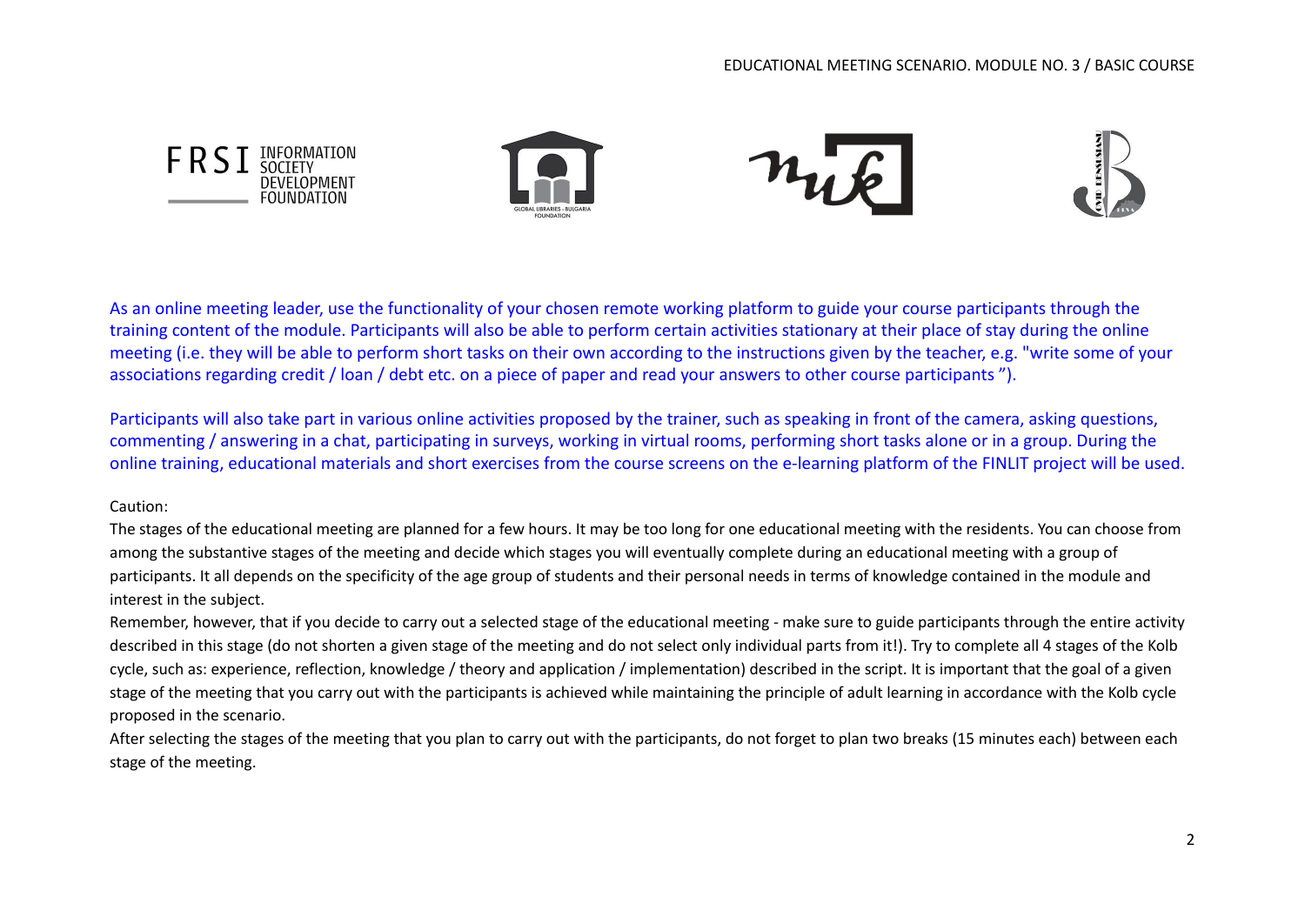## **TITLE OF THE EDUCATIONAL MEETING**

## CREDITS AND LOANS

#### **EDUCATIONAL GOALS OF THE MEETING**

1. Understanding the difference between a credit and a loan.

2. Acquiring the skills to draw up a private loan agreement between family members.

3. Acquiring knowledge about credit sources and loans.

4. Acquiring the ability to independently determine the actual cost of the loan and protection against "supposedly free" services.

5. Acquiring the necessary awareness that a credit decision should be strictly dependent on the possibilities of a home budget.

6. Understanding the risk of losing your ID and credit card, and acquiring the skills to behave properly in the event of loss of documents.

## **STAGES OF THE MEETING**

STAGE 1 (approx. 15 min) - Welcoming people, getting to know each other. Presenting the project, goals and rules of the meeting

STAGE 2 (approx. 45 min) - Credit and loan

STAGE 3 (approx. 30 min) - A loan between family members

STAGE 4 (approx. 40 min) - Sources of credits and loans

STAGE 5 (approx. 40 min) - Is there a free credit or a free loan?

\* STAGE 6 (approx. 40 min) - The amount of debt

\* STAGE 7 (approx. 40 min) - Debt and ID card

STAGE 8 (approx. 5 min.) - Summary and conclusion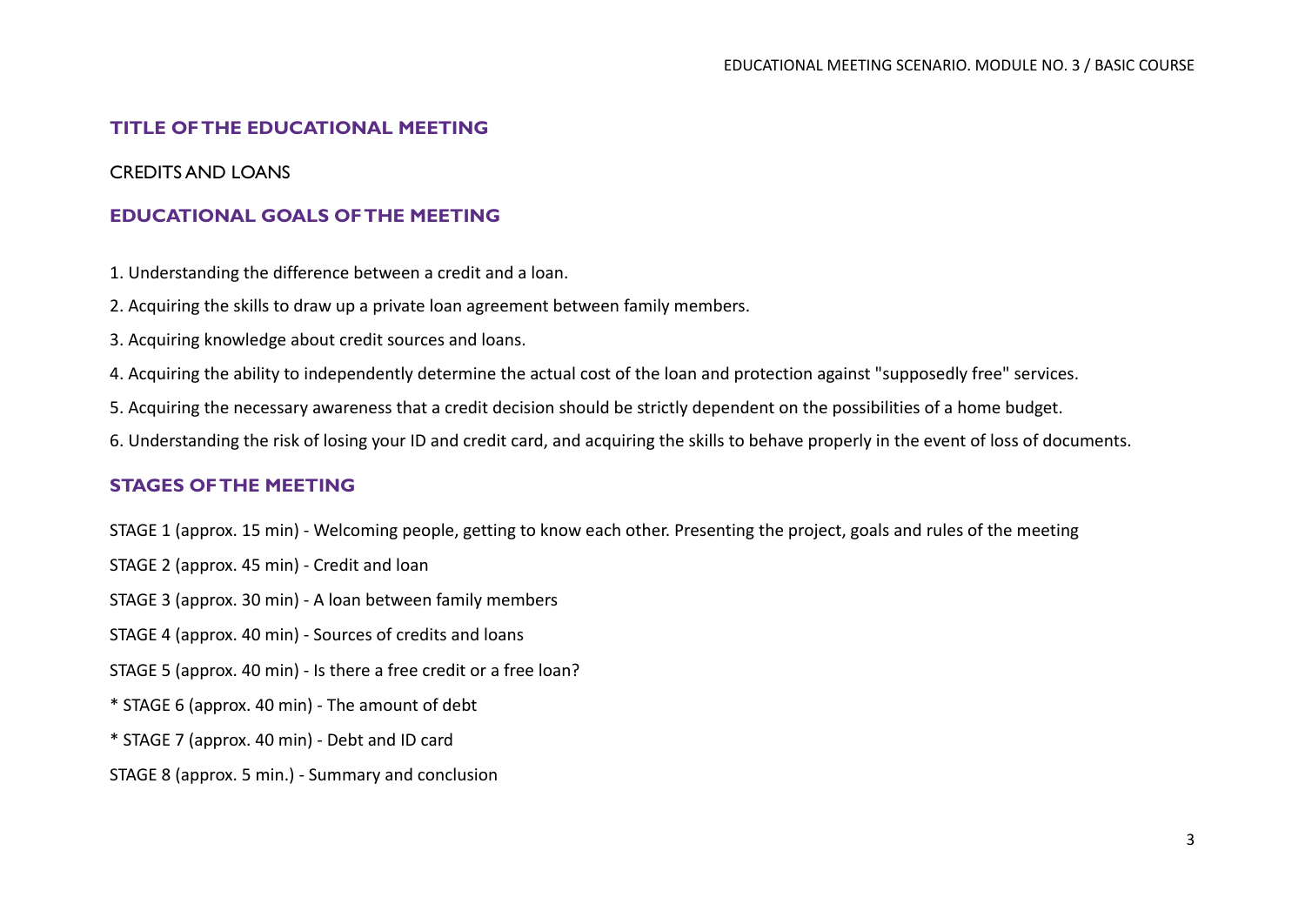## **STEP-BY-STEP DESCRIPTION OF THE EDUCATIONAL MEETING (OF ONE MODULE)**

## **STAGE 1**

Before starting an online meeting, consider choosing an educational platform. We recommend: Microsoft Teams, Zoom, Jitsi Meet, because these platforms are intuitive and have the necessary communication tools to engage people participating in the meeting. You can choose from tools such as: online writing board (Whiteboard), screen sharing (Share Screen function), online polls, chat, real-time conversation with participants.

Before starting an online meeting, plan it, for example on the Zoom platform, and send each participant a meeting link with short instructions on what to do to join the meeting.

After the meeting starts, when all participants are joined to the virtual room, do a short technological warm-up, review the available functionalities and discuss the most important elements of the online training. Inform participants how they will communicate with each other and how to work together online. (important points to mention are: camera and microphone on / off, chat, use of an online whiteboard, etc.)

1.1 Name of the stage: Welcoming people, getting to know each other, presenting the project, goals and rules of the meeting.

1.2 Educational purpose of the stage:

a) getting to know each other of the participants of the educational meeting

b) integration of participants and invitation to the first joint activity.

c) presentation of the topics and goals of the educational meeting.

1.3 Organizational issues:

1.3.1 Planned time for activity: 10 min.

1.3.2 No. of screens in an online course: no course screens.

1.3.3 Required materials to conduct the educational meeting: photos/ postcards / cards, large sheet of paper.

1.4 Activity (description and additional comments):

1.4.1 Introduce yourself, and then, in order to integrate the group, conduct one of the proposed integration games:

Game no.1

Integration of the group in which the participants know each other and the group that does not know each other. Group of 3–30 people. Ask the group to stand in a circle. Then ask each participant to name the four words (things/ features/ colors/ animals) that best describe him/ her (e.g. pot, hardworking, yellow, elephant).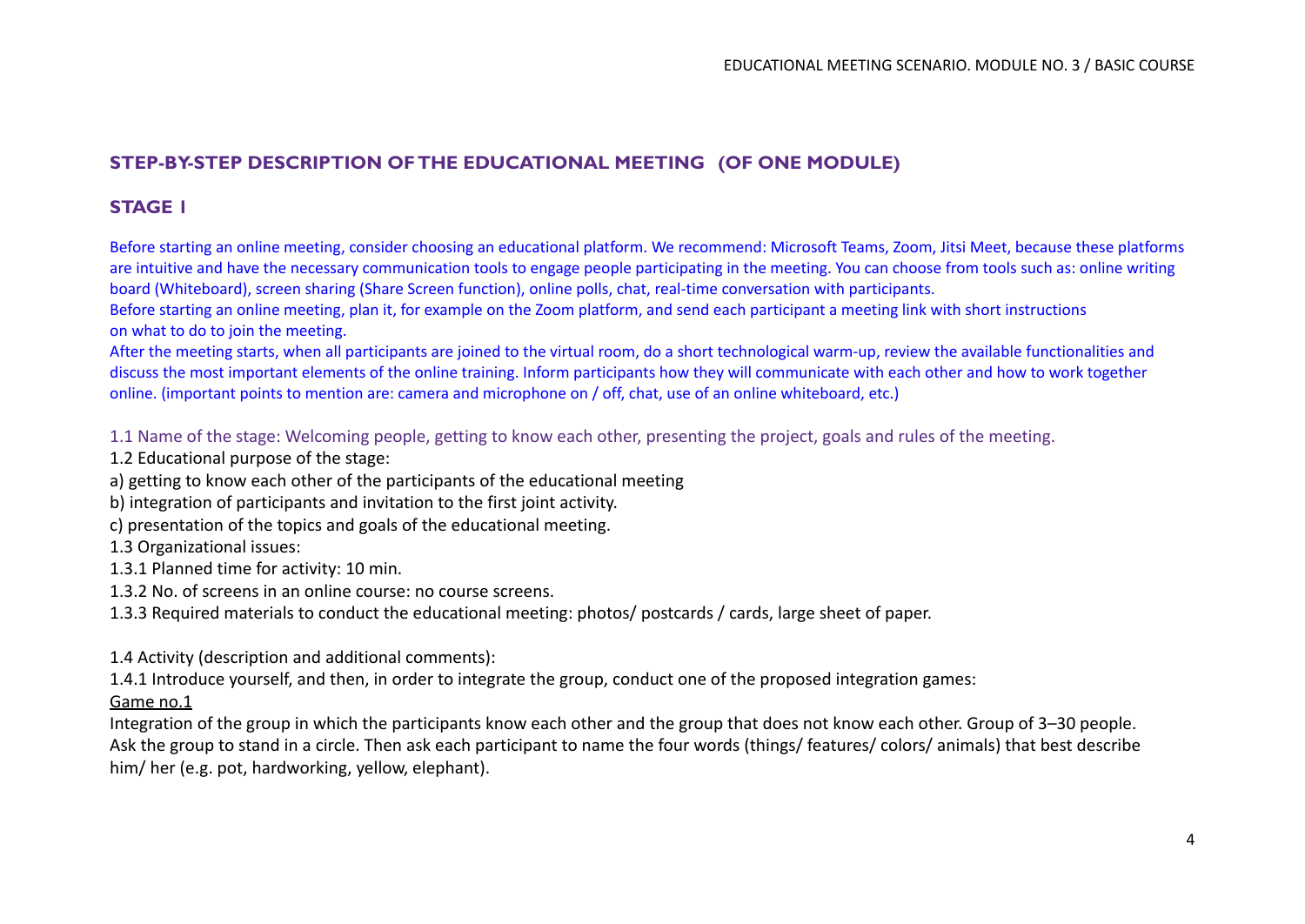## Game no. 2

Integration of the group in which the participants know each other and the group that does not know each other. A group of up to 10 people. Prepare coins with different dates of putting them into circulation (from the last 5-10 years). Distribute one coin to the participants, and then ask them to share in 2-3 sentences what has happened in that year in their lives.

## Game no. 3

Integration of the group in which the participants know each other and the group that does not know each other. A group of up to 10 people. Prepare postcards, photos with different pictures (forest, sea, mountains, city, countryside, animals, waterfalls etc.) and spread them on the table / desk. Ask participants to choose one picture and explain in 1-2 sentences why this picture fits them best. (You can also use cards from the popular board game Dixit).

You can offer the participants a mini-integration depending on the group, taking into account the technological mobility of the participants: (1) on the online board (Whiteboard or Jamboard) - participants enter their name and attach a symbol using the available tools of the board (colored symbols, shapes, etc.) or

(2) write in chat - give their name together with a character trait that begins with the name.

Another idea for the participants to introduce themselves: suggest introducing themselves to the camera

(by the way, participants will practice turning on the microphone and video).

Take turns using the following key:

(1) "my name is Iza, I am a librarian and my hobby is swimming"

(2) "if I ever took a loan from a bank, I would use it for …

You give the floor to the participants and make sure that everyone can express themselves and integrate with the group.

1.4.2 Briefly introduce the participants to the project, its topic and objectives of the meeting.

Access the initial screens of the online course with a description of the objectives and structure of the course by sharing your screen (Share Screen function).

Offer the participants to write down a "contract" for the classes - rules to which everyone is committed.

Ask them to propose rules that will allow you to spend your meeting time well and effectively.

On a large worksheet, write down the rules everyone agrees to.

Sample contract content:

1. We speak by name.

2. We are polite to each other.

- 3. Everyone has the right to express their own opinion.
- 4. We listen to each other, we don't interrupt each other.

5. If we criticize, it is the opinions, not the people who expressed them.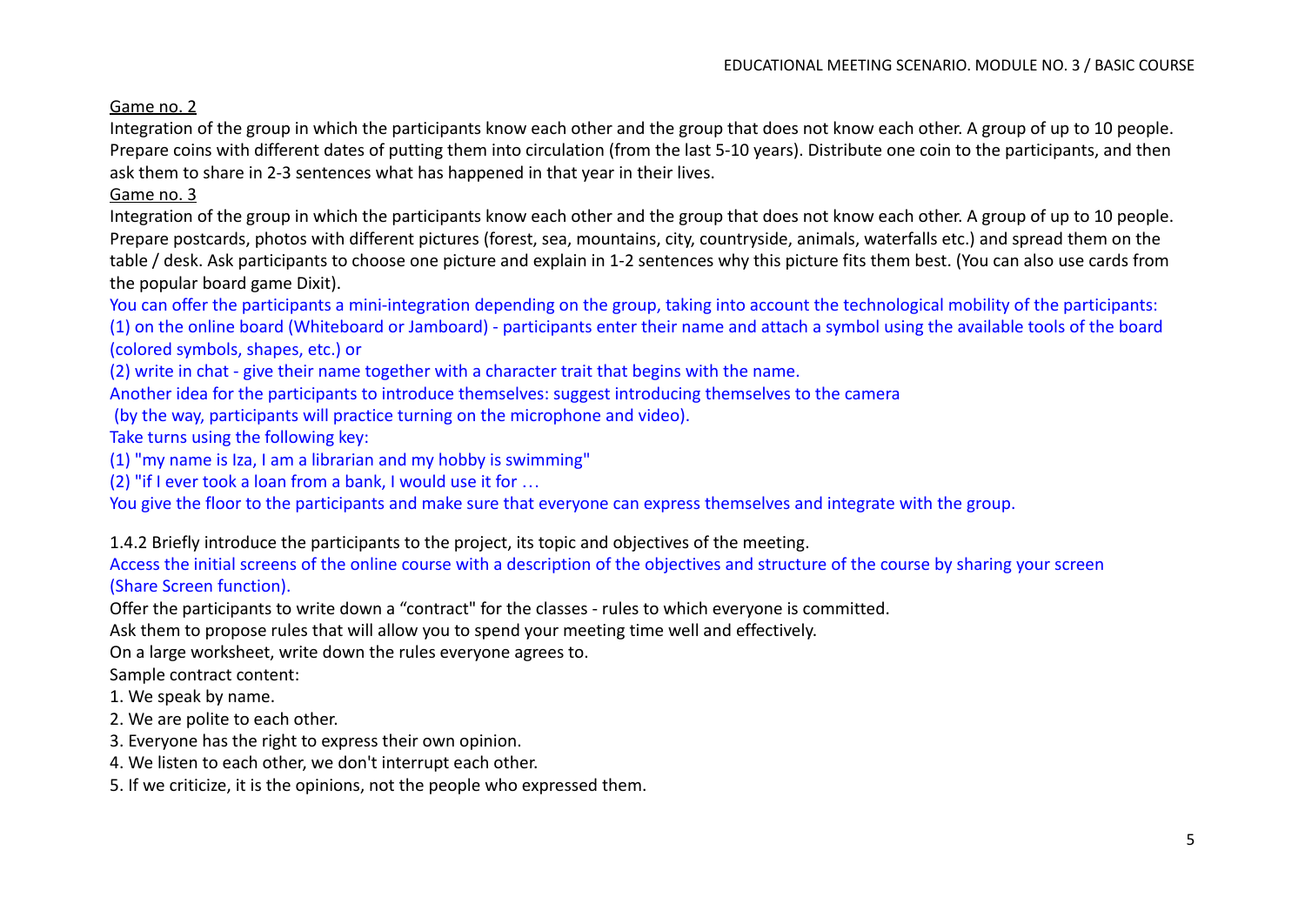Prepare a sample contract with a group for an online meeting and display (Share Screen function). Then ask if participants agree with the rules or if they have their own suggestions.

# **STAGE 2**

## 2.1 Name of the stage: Credit and loan.

2.2 Educational purpose of the stage:

a) understanding the difference between a credit and a loan

2.3 Organizational issues:

2.3.1 Planned time for activity: 45 min.

2.3.2 No. screens in an online course: chapter no. 1 of the course.

2.3.3 Required materials to conduct the educational meeting: computer, projector.

2.4 Stages of the Kolb cycle (description and *additional comments*):

#### **2.4.1 Experience**

Ask participants to open the online course on slide 4, then invite participants to talk with the whole group. Refer to the experiences:

- Have you ever paid attention to whether you are using a loan or a loan when borrowing money?

- Have you ever been surprised by the high loan cost?

You can prepare the same questions, ask them in the forum and ask for answers from participants. You can also invite people to write comments in the chat, and then read the replies from the chat and comment on them.

#### **2.4.2 Reflection**

During the discussion, ask for any factors that distinguish a loan from a loan. Try to ask if these differences have any practical significance according to the meeting participants - if they had obtained two identical offers (one loan and the other loan), would it make no difference to them which one they choose?

Prepare a Jamboard question: "What's the difference between a loan and a loan?" Share the link in chat to Jamboard. Ask the participants to write their comments on the virtual flipchart on small colored cards. View replies and comment.

## **2.4.3 Knowledge/ theory**

Ask participants to take the online course through slides 5–9. After analyzing these slides, participants will be able

to distinguish a loan service from a loan.

Note the two most practical differences:

- the loan may be cheaper than the loan,

- a loan is a more formalized service - it has been very strictly regulated by the provisions ( Banking Law),

it can be used for a specific purpose (specified in detail in the loan agreement).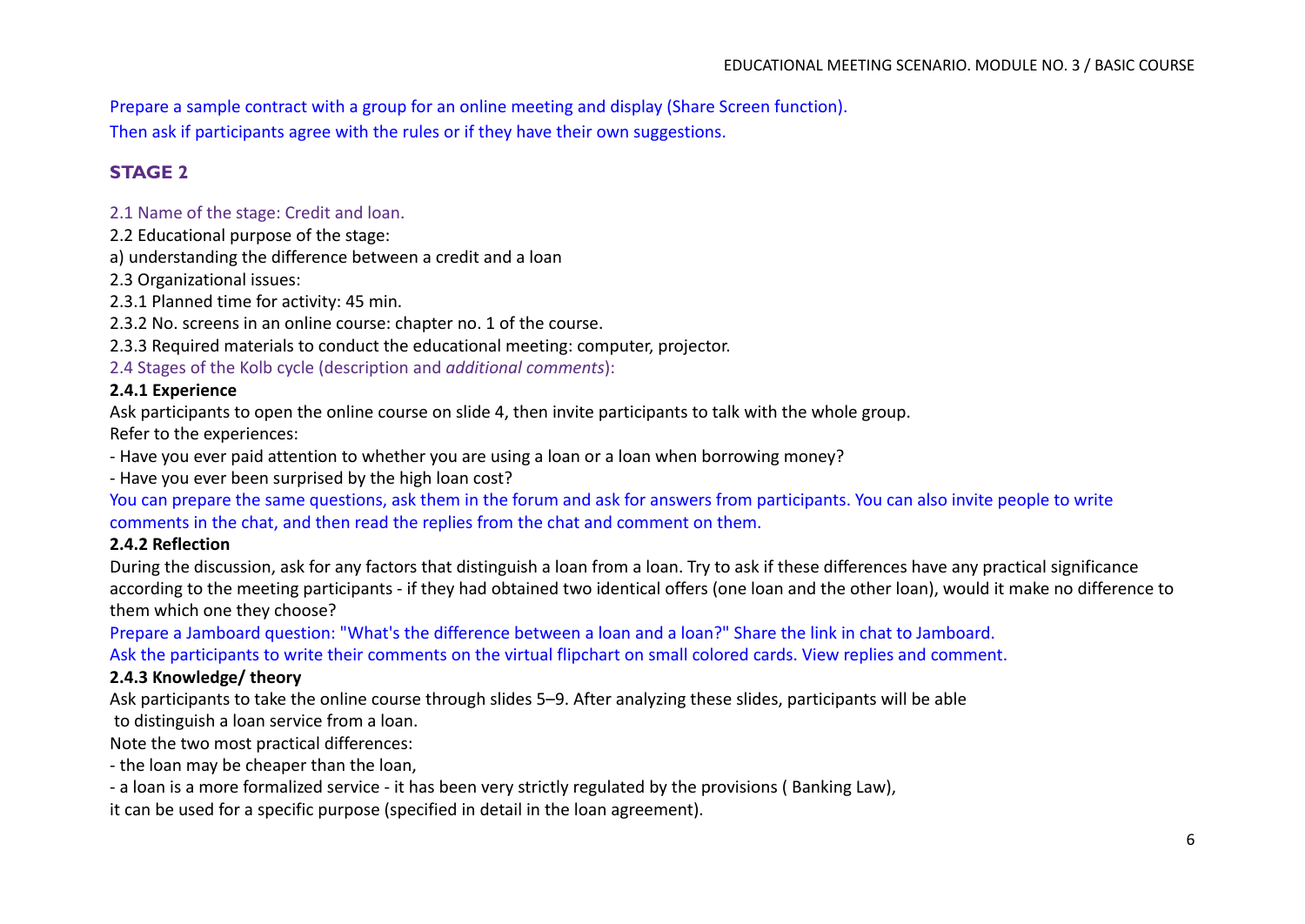You do the same during the online training. Participants go through the course on their own.

You can suggest that those willing to share their screen (Share Screen function) and read successive screens aloud for the whole group. You can also add that:

- currently the maximum interest rate on credits and loans in Poland is 10%,
- when granting a loan, the bank examines the customer's creditworthiness, i.e. checks whether the customer will be able to repay the loan,
- credit institutions granting loans (banks) are supervised by the PolishFinancial Supervision Authority.

Remember that despite the differences between a loan and a loan, both should be used with caution and only when it is necessary, and not according to the current need for additional cash, for example, for whmis.

Pay attention to the concept of "parabanks", which is commonly equated with financial institutions borrowing at a very high percentage or even with institutions operating on the border of the law. Parabank is a financial institution that offers banking-like services but is not a bank. When discussing slide 9, pay special attention to the middle column of the table (you can summarize it with the comment "the devil is in details "). The mere term "household appliances / electronics" does not yet define a possible service.

## **2.4.4 Application/ deployment**

List various financial needs on a flipchart / blackboard:

- purchase of an apartment (only credit),
- car purchase (credit or loan),
- co-financing of the missing amount for the renovation of the apartment (credit or loan),
- purchase of a refrigerator (credit or loan),
- co-financing of the household budget for the holidays (only loan),
- large purchases of various small toys in several stores (only loan).

You can prepare an online survey for participants using the Google Docs form. Plan the survey so that participants can choose and mark their answers by choosing from three options: (1) loan only, (2) loan only, (3) credit or loan).

Ask participants to consider whether a particular financial need can only be met with a loan service, with a loan service only, and maybe with both a loan and a loan service. Indicate the correct answer (the correct answer is given in brackets).

Remind participants what the most important purpose of recognizing a loan / loan is (a loan may be cheaper than a similar loan and is a more standardized service). Therefore, in the case of the possibility of taking advantage of both a credit and a loan, it is always better to choose a credit. It is also worth formulating your needs in such a way as to increase the chances of getting a loan. Instead of e.g. I want to borrow a TV to buy ", take the goal" I want to go to the store and choose a specific TV there and take a loan for it in installments ".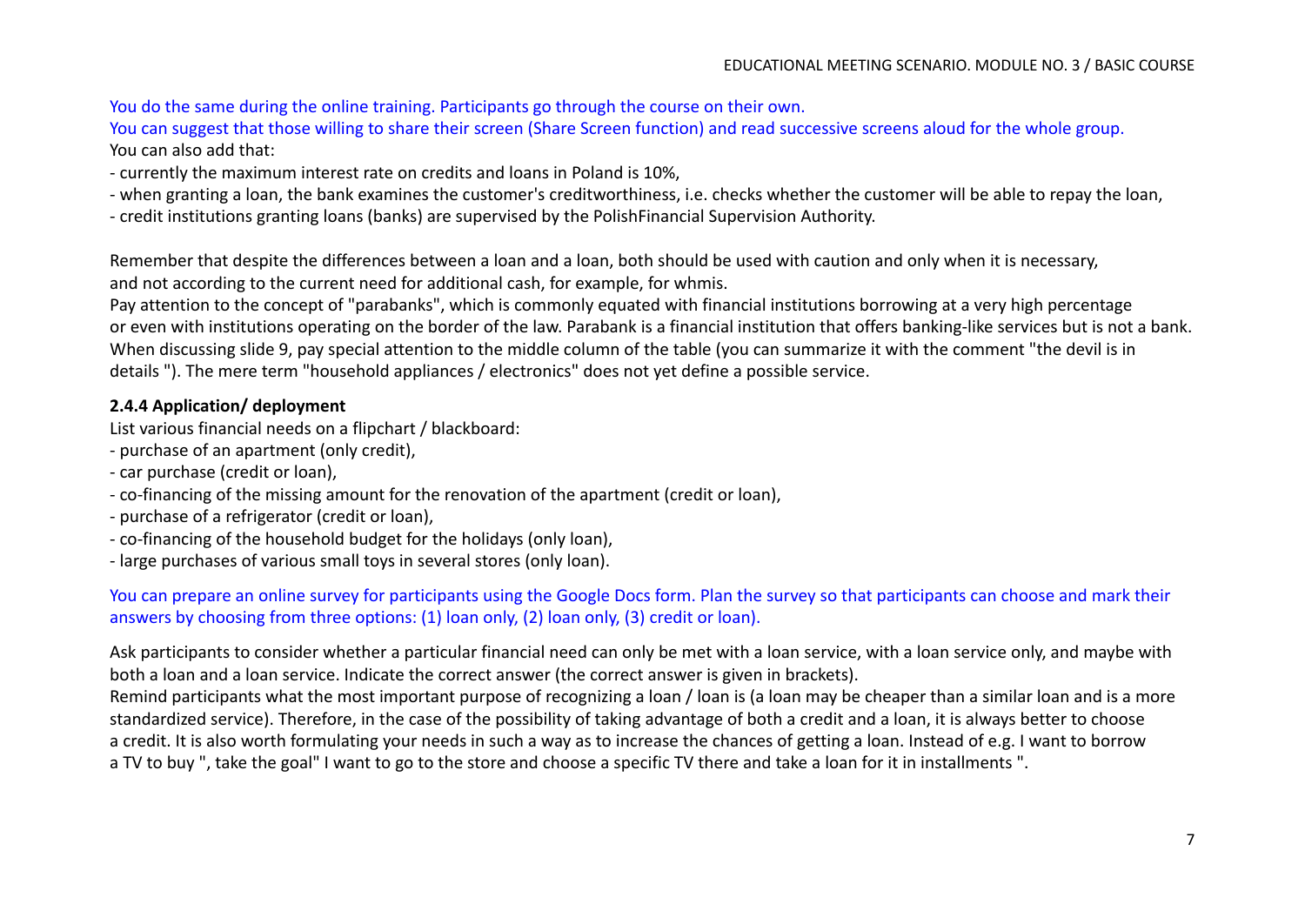# **STAGE 3**

#### 3.1 Name of the stage: A loan between family members.

- 3.2 Educational purpose of the stage:
- a) acquiring the ability to draw up a private loan agreement between family members
- 3.3 Organizational issues:
- 3.3.1 Planned time for activity: 30 min.
- 3.3.2 No. screens in an online course: chapter no. 2 of the course.
- 3.3.3 Required materials to conduct the educational meeting: computer, projector, flipchart / blackboard, A4 sheets, pens.

#### 3.4 Stages of the Kolb cycle (description and additional comments):

#### **3.4.1 Experience**

Ask participants to form pairs or three, depending on the size of the group. Then provide a short story:

Kasia wants to borrow PLN 3,500 from her grandmother to buy a new TV set. Unfortunately, she is a student and cannot count on a bank loan. Grandma decides to lend her money. Because she planned going on vacation with a friend and she will need cash, she decides to grant a loan only for a year. Ask the participants to prepare a draft loan agreement between Kasia and her grandmother.

Prepare a document in Etherpad. Forward the link to the participants in the chat.

They will be able to work together on a virtual document and create a draft loan agreement.

#### **3.4.2 Reflection**

Ask participants what made it difficult for them to draw up the loan agreement and which parts of the agreement were obvious to them. In the end ask one of the groups to read your loan agreement.

Participants answer your questions on the forum to the camera using a microphone.

#### **3.4.3 Knowledge/ theory**

In order to show the participants of the meeting how important it is to maintain the correct form of concluding a loan between family members, refer to the research carried out by an intermediary company PayPal electronic payments (according to which 15.3% of Poles find it difficult to recover debts from friends and family members. Ask the participants to read the content of the course screens in Chapter 2. You do the same during the online training. Participants go through the course on their own.

You can suggest that those willing to share their screen (Share Screen function) and read successive screens aloud for the whole group.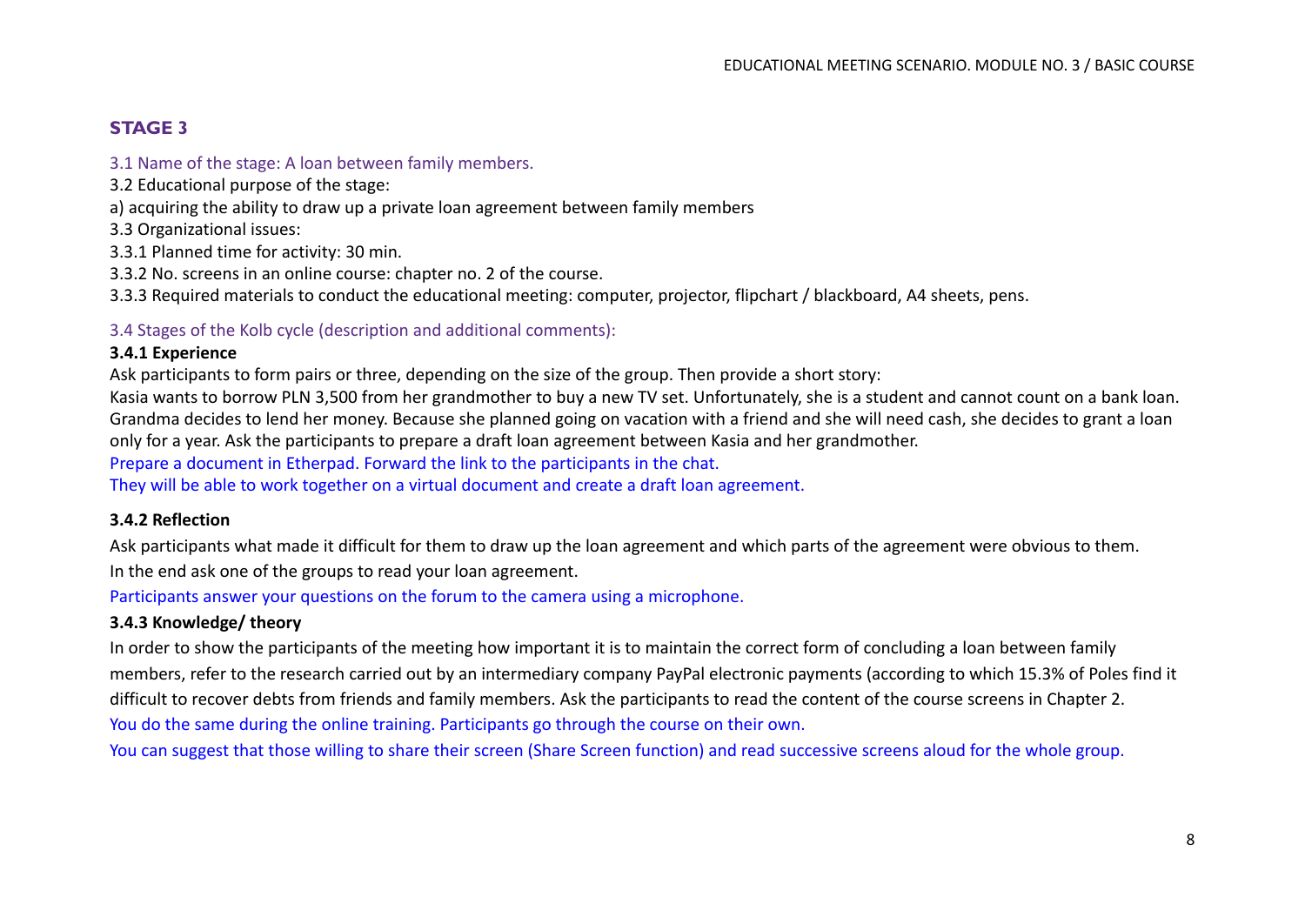## **3.4.4 Application/ deployment**

Ask participants when the loan agreement should be concluded in writing and when verbal form is sufficient. In the middle of the flipchart/ board, write the limit amount of PLN 500: a loan of less than PLN 1000 may (but does not have to) be concluded in writing and still retains full legal force, it can be concluded orally, for an amount greater than PLN 1000 the loan agreement must be concluded in writing. You can use the Whiteboard (as a virtual flipchart) and try to write these numbers in a graphically readable way, using colors and arrows (up, down or other available graphic characters).

## **STAGE 4**

#### 4.1 Name of the stage: Sources of credits and loans.

- 4.2 Educational purpose of the stage:
- a) acquiring knowledge about the sources of credits and loans
- 4.3 Organizational issues:
- 4.3.1 Planned time for activity: 40 min.
- 4.3.2 No. screens in an online course: chapter no. 3 of the course.
- 4.3.3 Required materials to conduct the educational meeting: computer, projector, flipchart, blackboard.

#### 4.4 Stages of the Kolb cycle (description and additional comments):

#### **5.4.1 Experience**

Write on a flipchart / board the terms: "payday loan", "cash in hand", "loan without BIK".

Ask participants to indicate what they associate these terms with (possible answers collected from participants:

quick, accessible money, no formalities).

Make the most of the Jamboard app. On the virtual board, enter the passwords as above, that is: "payday loan", "cash in hand", "loan without BIK" in three columns and ask participants to write their associations on cards and set them in a given column (exercises for a group of participants digitally able!). Another suggestion for participants who are not so mobile and find it too difficult to use the application: ask questions and ask for answers in the chat.

#### **4.4.2 Reflection**

Ask the participants if "payday" is a good source of money? Ask to indicate the arguments "for"and "against" reaching for "payday loans". You can ask participants to raise their hands (e.g. the Reaction function in Zoom) if someone is "in favor" of using "payday loans" - and analogously: if someone is "against" reaching for "payday loans" - let him, for example, draw an X on a piece of white paper to show his objection to the camera.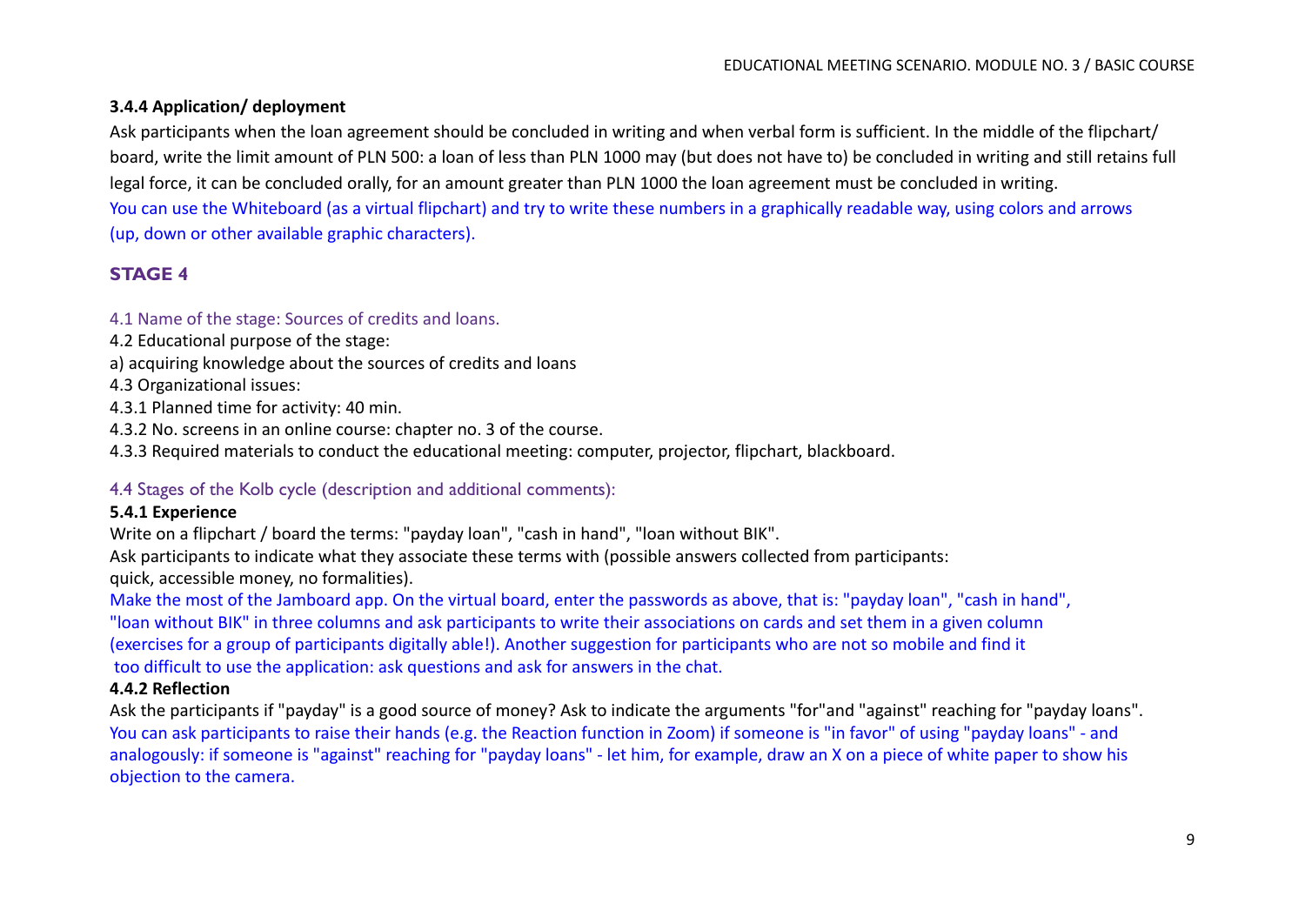## **4.4.3 Knowledge/theory**

Ask participants to complete the online course part of the course. Participants will learn about the sources of credits and loans and the proper definition of parabanks (non-banking institutions financial). Pay attention to the possible consequences of using this type of product without checking their offer: charging very high contractual penalties and additional fees in the event of, for example, untimely regulating repayments. Participants go through the course on their own. You can suggest that those willing to share their screen (Share Screen function) and read successive screens aloud for the whole group.

## **4.4.4 Application/deployment**

Ask participants to watch the video of the social campaign Do not be fooled. Check before you sign. Loan guide. Then ask participants to identify the items that should be checked before signing the loan agreement.

Four rules for safe loans:

1) Check the credibility of the company.

2) Read the contract carefully.

3) Calculate the total cost of the loan (more on this later in the course).

4) Don't sign if you don't understand.

More information on the principles of safe loans can be found on the website of the social campaign "Don't be fooled". Check before you sign.

## **STAGE 5**

#### 5.1 Name of the stage: Is there a free credit or a free loan?

5.2 Educational purpose of the stage:

a) acquiring the ability to independently determine the actual cost of the loan and protection against fake-free ones services

5.3 Organizational issues:

5.3.1 Planned time for activity: 40 min.

5.3.2 No. screens in an online course: chapter no. 4 of the course.

5.3.3 Required materials to conduct the educational meeting: computer, projector, flipchart, blackboard.

5.4 Stages of the Kolb cycle (description and additional comments):

#### **5.4.1 Experience**

Ask participants if they have come across the concept of "free loan", "no-cost loan".

You ask the same questions in the group forum during the online meeting and wait for answers from participants in the chat.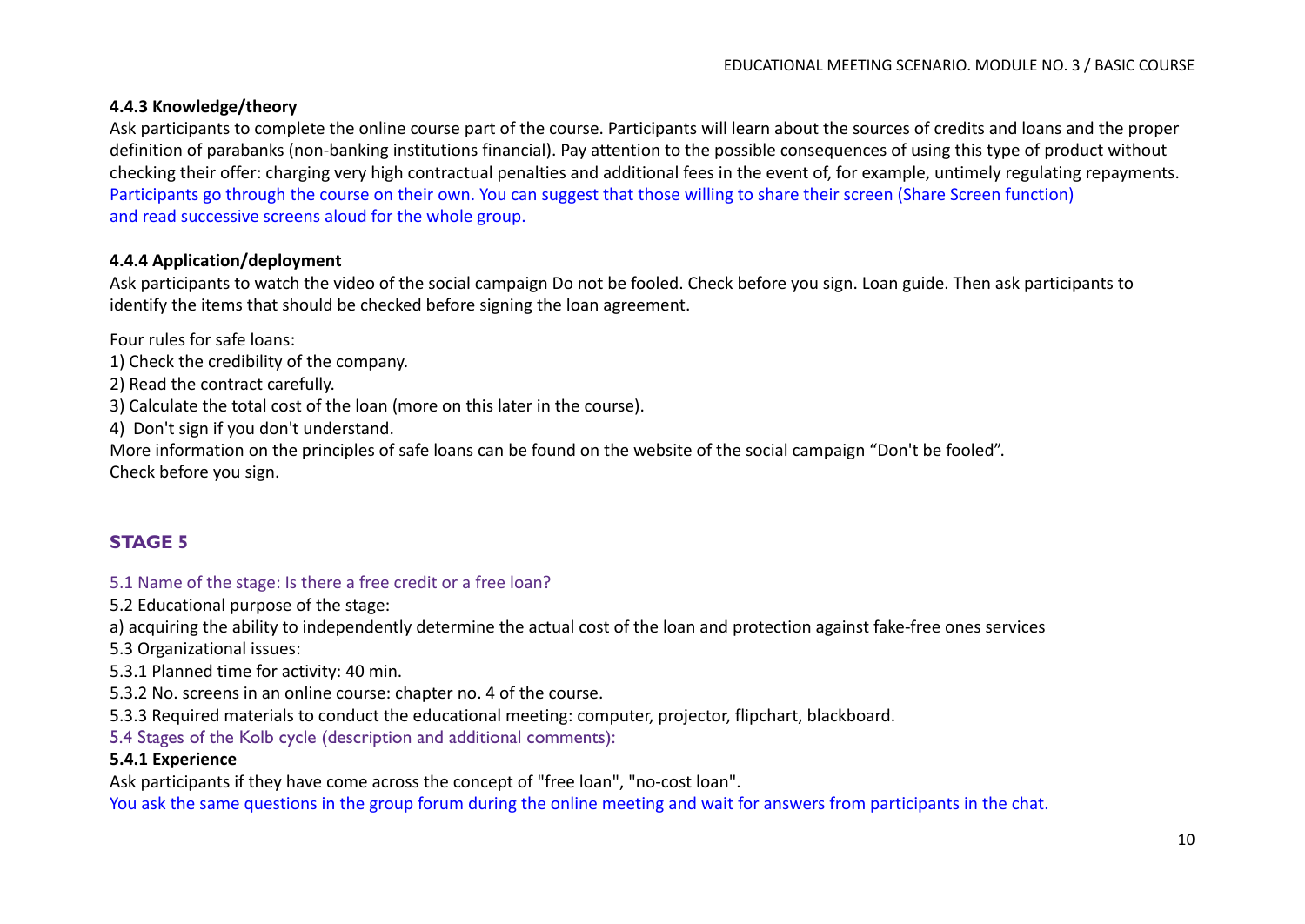## **5.4.2 Reflection**

If so, ask if they think it is possible to take a "free loan" or "free loan" at all.

You ask the same questions in the group forum during the online meeting and wait for answers from participants in the chat.

#### **5.4.3 Knowledge/ theory**

Ask the meeting participants to try to list the main costs associated with taking out a credit / loan.

Invite participants to work on a joint document in Etherpad, provide a link to the document in the chat.

Main costs:

- interest on the funds made available,
- commission for considering the application
- commission for granting a loan / loan,
- loan insurance,

- life policy.

Write two abbreviations on a flipchart / blackboard: NSO, APRC (the definition can be found on the course slides in chapter no.4). Ask participants if they have ever encountered these acronyms. Probably the most recognizable for most will be the acronym APRC. Explain what these abbreviations mean - for this you can ask participants to read the content on the course screens. Finally, emphasize that when deciding to take a credit/ loan, we should carefully read the offer and add up all costs, because the total cost of the credit / loan is made up of all interest and all additional fees and commissions that must be incurred throughout the duration of the contract, not just one year.

It is worth paying attention to how illegible and difficult to access information about the APRC on advertisements is (e.g. visible only in small print at the bottom) screen). Participants should remember to always ask about the APRC value and the total cost of the loan when concluding the contract - both in the event of timely repayment and in the event of minor delays (e.g. due to missing the repayment date).

Write two shortcuts (NSO, APRC) on the virtual Whiteboard and ask participants to write down what it means next to the shortcut. They can use a text box for this purpose, in which they will enter the full name for the abbreviations. Another way is to save your reply in the chat.

## **5.4.4 Application/ deployment**

Ask participants if they have ever met these abbreviations. Probably more so for most the abbreviation APRC will be recognizable. Explain what mean these abbreviations - you can ask participants for this them to read the course slides in chapter 4. Participants go through the course on their own. You can suggest that people willing to share their screen (Share Screen function) and read successive screens aloud to the whole group.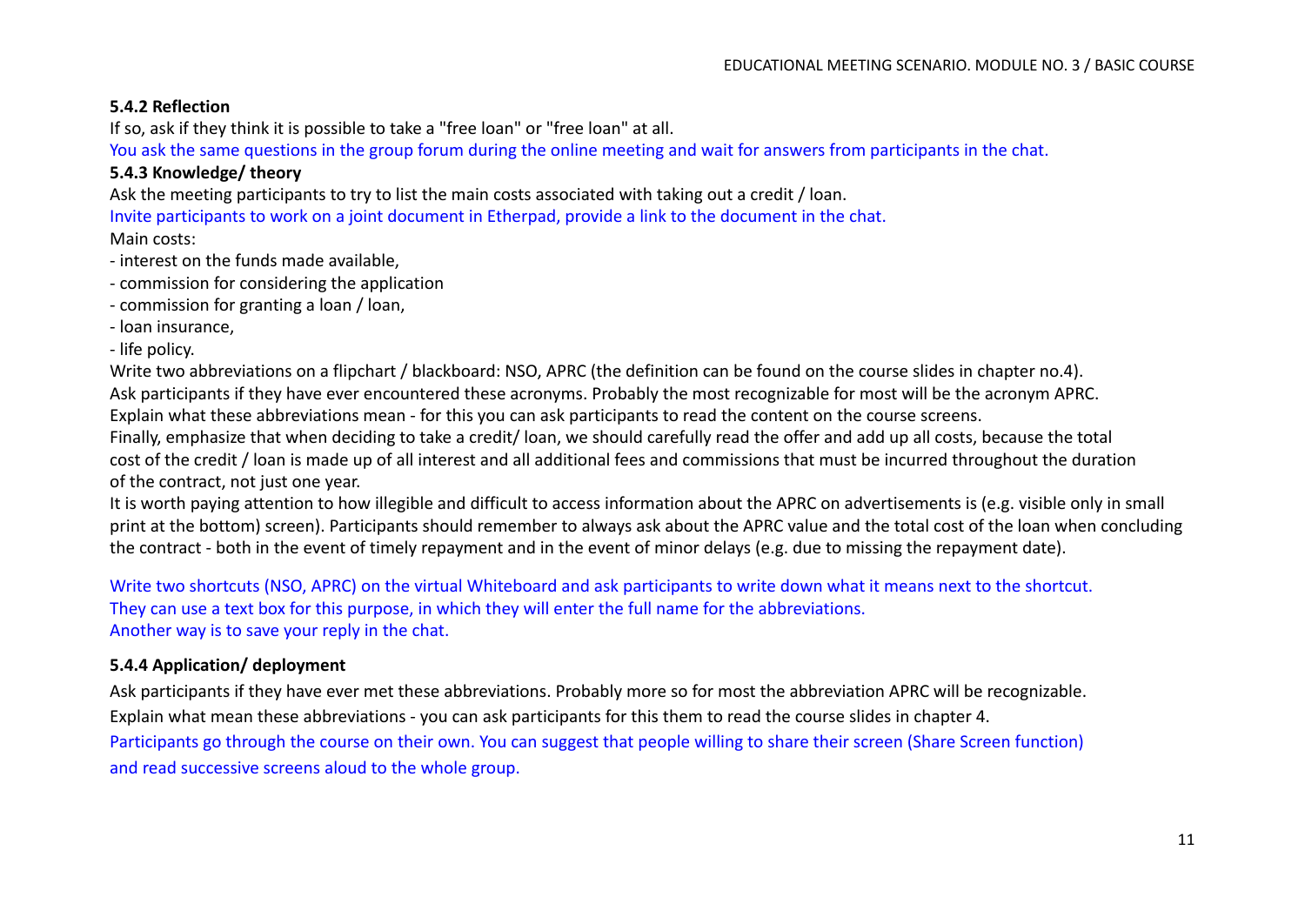# **STAGE 6**

## 6.1 Name of the stage: The amount of debt.

6.2 Educational purpose of the stage:

a) acquiring the necessary awareness that the credit decision should be strictly dependent on the possibilities of the home budget

6.3 Organizational issues:

6.3.1 Planned time for activity: 40 min.

6.3.2 No. screens in an online course: chapter no. 5 of the course.

6.3.3 Required materials to conduct the educational meeting: computer, projector, flipchart, blackboard.

6.4 Stages of the Kolb cycle (description and additional comments):

## **6.4.1 Experience**

Participants already know that taking out a loan / loan involves certain costs.

Refer to the experiences of the meeting participants - probably everyone was in debt at least once in their life (e.g. he took a loan to buy a flat or build a house, a loan to buy a car or for a vacation, he bought household appliances/ electronics in installments or borrowed money from his family or friends).

Ask what factors they took into account, what they analyzed when deciding on making a financial commitment?

You can propose group work in virtual rooms (for example, you send participants to Zoom (you assign them to the Breakout Room) so that participants do not have to talk about their personal debt money decisions in the forum.

Then you only ask for group discussions.

#### **6.4.2 Reflection**

Bring up a discussion, what is more important when taking a loan - the total amount of debt or the amount of the installment to be repaid? Ask the question whether the installments agreed upon when taking out the loan and stipulated in the contract may decrease or increase over time.

You conduct the same discussion online.

## **6.4.3 Knowledge/ theory**

On a flipchart / blackboard, write two simple examples on both sides in an approximate layout:

Credit 1: PLN 100 000 / installment: PLN 600

Credit 2: PLN 10 000 / installment: PLN 2 000

In this example, explain that what is important from the point of view of the budget and repayment capacity is not the period for which the loan is taken, but how much it costs us to pay it off per month.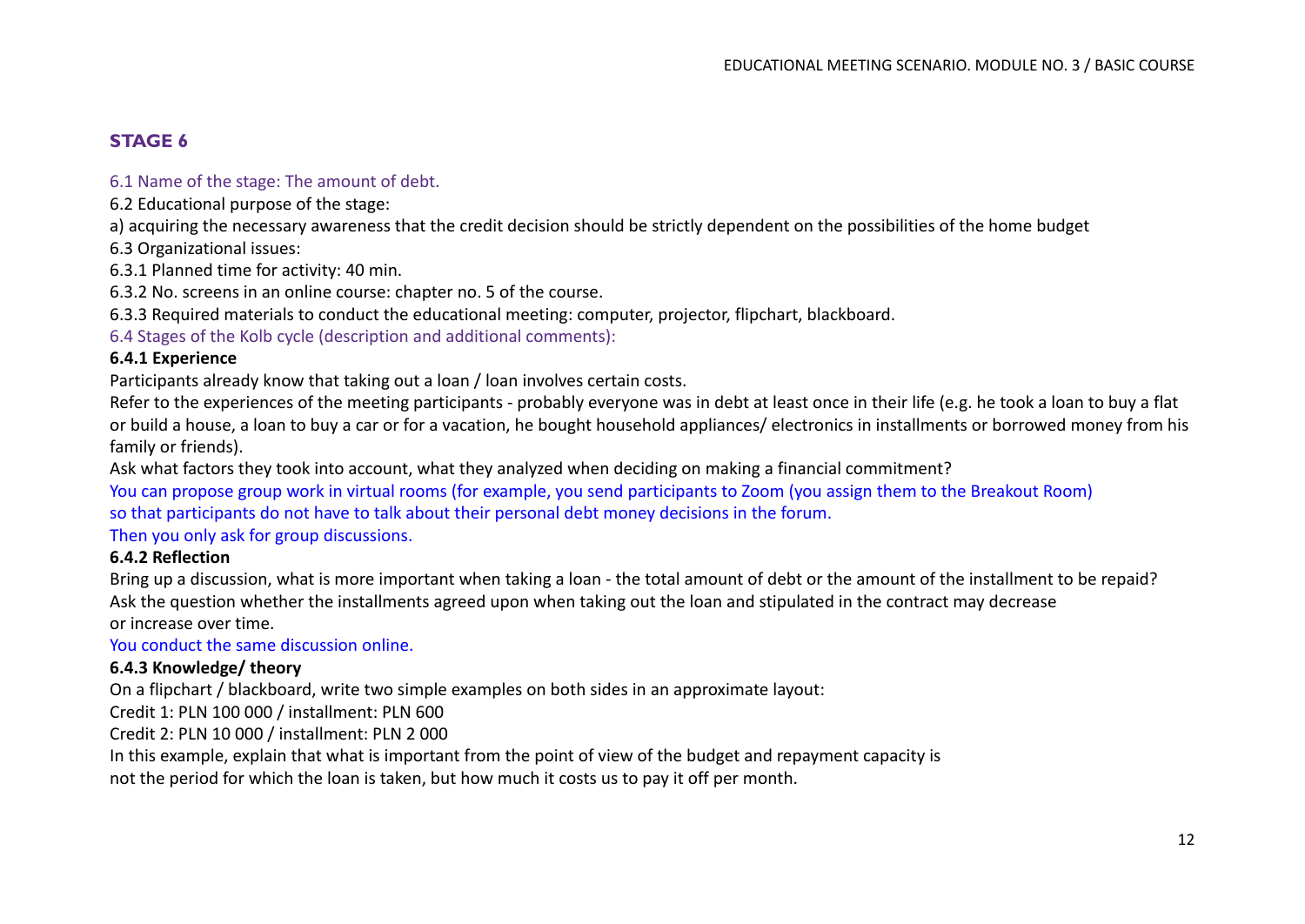Loan 1 has a very long repayment period (many months), so the installment is small and is a much smaller burden on the household budget than the Loan 2 installment, which is to last very short (several months), but due to the monthly installment it can get us into trouble with timely settlement of other obligations.

Now go to the course screen where there is a more extensive table.

The most important conclusion from this table is given in the last column.

A loan for a longer period may be safer for the household budget, although it will be more expensive due to higher interest, and therefore also the total cost of the loan.

On the basis of successive screens of the course, familiarize participants with the concept of fixed and variable installments.

Ask participants to go to the calculator page and introduce them to the form: the loan amount remaining to be repaid

(e.g. PLN 200 000), the number of installments remaining (e.g. 240 months = 20 years), the bank's margin (e.g. 2%).

Make sure that the loan amount and the time remaining to pay off are large - then simulating changes gives the clearest results. In the online training, share the screen to discuss an example of the amount of the loan installment depending on the amount and number of installments.

#### **6.4.4 Application/ deployment**

Thanks to the knowledge that the security is determined by the amount of the unit installment, the amount of income and expenses at home, their variability and the variability of the loan. Installment itself, connect users into groups of 2-3 people.

Ask for the maximum amount the burden of installments that they would take at home for a multi-year variable rate car loan in the following financial situation: net earnings of PLN 3000 (one spouse), PLN 3000 (the other spouse), a repaid housing loan with an installment of approximately PLN 1850 per month, three children aged 5, 8 and 14, other fixed expenses at the level of PLN 2000 per month. As a result of this exercise, it is very likely that each group will set the maximum installment level at a different level. This is what shows how difficult it is to determine a person's creditworthiness. Banks examine the creditworthiness of customers, taking into account the possibility of repaying the loan taken together with interest, on the dates specified in the loan agreement.

Offer participants a meeting in virtual rooms (Breakout Room), in which they will discuss the family's financial situation and propose a new amount of installments to be repaid in connection with the planned next loan - this time for a car.

## **STAGE 7**

#### 7.1 Name of the stage: Debt and ID card.

7.2 Educational purpose of the stage:

a) realizing the risk of losing an identity document and credit card

b) acquiring the skills to properly behave in the event of loss of documents

7.3 Organizational issues: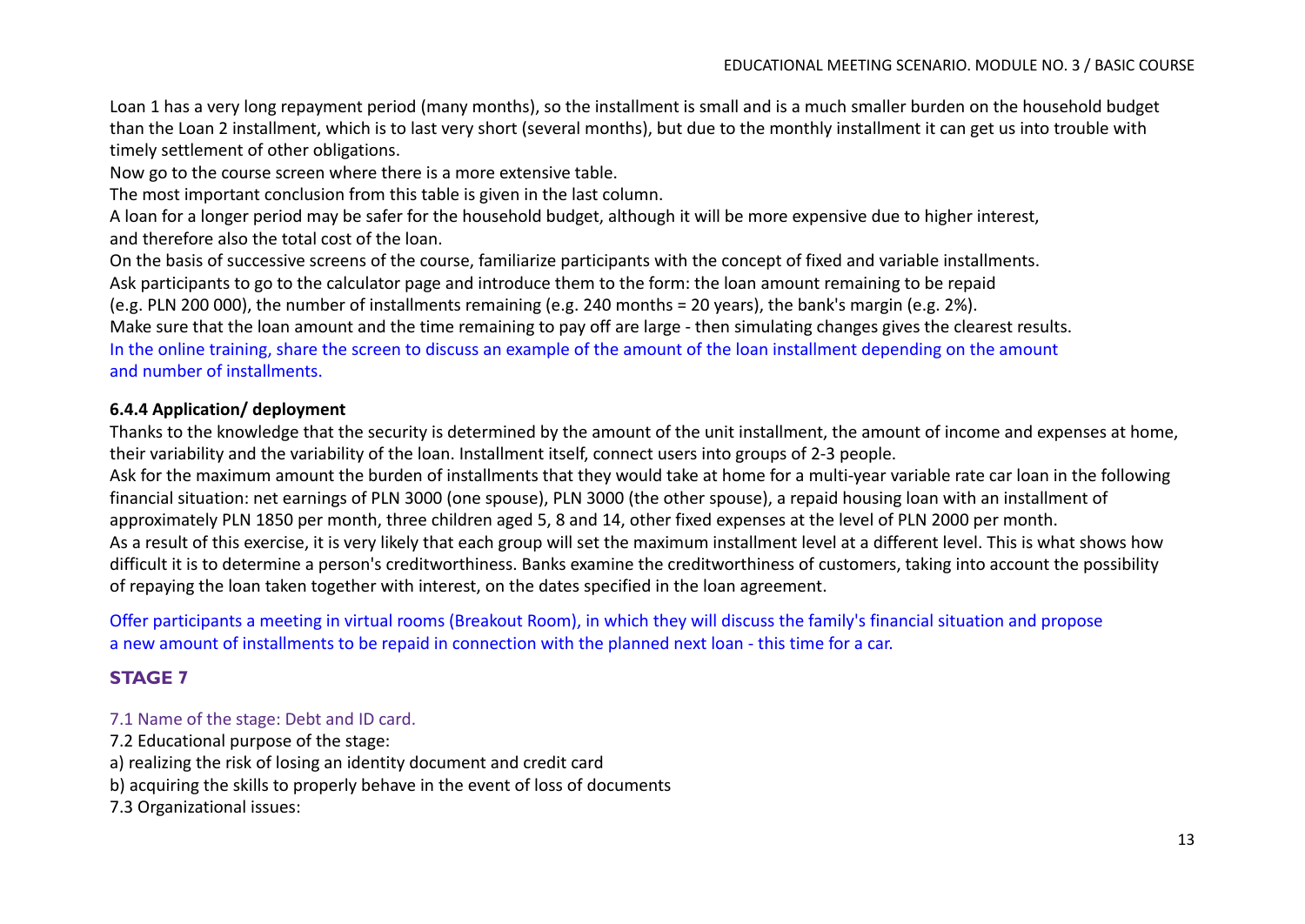## 7.3.1 Planned time for activity: 40 min.

7.3.2 No. screens in an online course: chapter no. 6 of the course.

7.3.3 Required materials to conduct the educational meeting: computer, projector.. flipchart, blackboard, markers.

## 7.4 Stages of the Kolb cycle (description and additional comments):

## **7.4.1 Experience**

Offer the participants to watch the film prepared by the Center for Banking Law and Information as part of the information campaign of the DOCUMENTS RESERVED System.

After watching the video, refer to the experiences of the meeting participants:

- Have you lost your ID card?

- Or maybe you have been the victim of a theft, as a result of which you lost your wallet with your ID card and / or credit card?

- Or maybe such a theft happened to someone from your relatives?

## **7.4.2 Reflection**

During the discussion caused by the material watched and the reference to your own or relatives' experiences, ask the meeting participants about the consequences of losing identity documents and credit cards. Referring to the material watched and the statements of participants, emphasize that the possibility of extorting loans / credits is one of the most serious consequences of data theft personal.

## Offer an online discussion.

## **7.4.3 Knowledge/ theory**

The participants of the meeting already know the consequences of losing an identity document or credit card. In this part, they should learn how to properly behave in the event of loss of an identity document.

On a flipchart/ blackboard, write down the procedure to be followed, starting with the most important, i.e. blocking the document at the bank. Explain briefly what the RESTRICTED DOCUMENTS System is. Emphasize that you should also reserve the document at the bank when it is not a customer of any bank.

Ask participants to go to the featured website. There they will find a list of banks accepting reports not only from their clients.

Then ask them to consider which of these banks are closest to the places they most frequently visit - this will help meeting participants to react quickly if they encounter a loss of document.

Then explain why the lost card should be blocked - this protects you from liability for unauthorized transactions made with the lost card. Write the center's telephone number on a flipchart / blackboard to cancel payment cards and ask meeting participants to write down this number on their mobile phones or calendars / notebooks in which they write down the most important telephone contacts.

Offer participants to visit the website of the Credit Information Bureau. Together, look for information about BIK reports that allow you to check whether we have become a victim of extortion (whether we do not have loans that we do not know about). Ask the participants to find out what the BIK Alert is and why it is worth activating.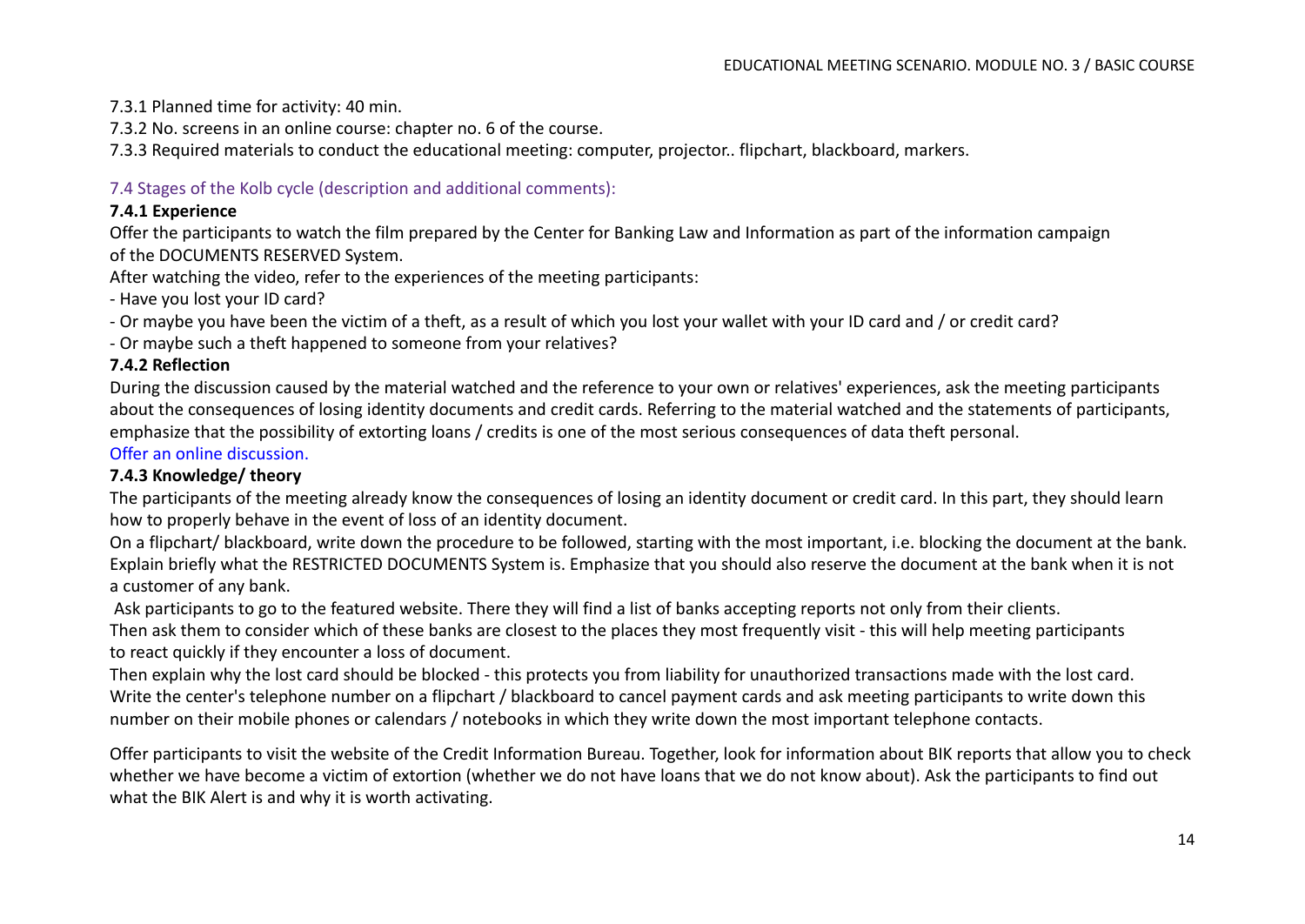All the described activities can be carried out via chat and the virtual whiteboard. Together, you can create a procedure for dealing with the loss of an identity document. As the leader, you save the participants' requests in a virtual document, e.g. Etherpad, providing them with the screen (Share Screen function).

#### **7.4.4 Application/ deployment**

In the previous stage, the participants learned not only about the dangers of losing an identity document, but also learned how to deal with the loss of documents and tools to protect them from becoming a victim of extortion. In order to fully realize that the problem of using someone else's identity for the purpose of extortion can affect everyone, introduce the participants to meeting a handful of System statistics RESTRICTED DOCUMENTS.

Ask the meeting participants to indicate the situations in which they may be a victim of personal data (ID card) theft, as a result of which they can become a victim of extortion.

Referring to the statements, emphasize how you should protect your personal data.

When summing up the meeting, emphasize once again how important it is to protect their identity - ask participants to write down the serial number of their identity document on the phone or other safe place when they return home, which will help them to quickly block their documents in case of loss.

Try to do the same activities online. Invite participants to discuss and speak in front of the camera.

## **STAGE 8**

8.1 Name of the stage: Summary and conclusion.

8.2 Educational purpose of the stage:

a) summary of the module content.

8.3 Organizational issues:

8.3.1 Planned time for activity: 5 min.

8.3.2 No. screens in an online course: module summary screen and assessment tool.

8.3.3 Required materials to conduct the educational meeting: online course with assessment tool.

8.4 Activity (description and additional comments):

8.4.1 Thank participants for attending the meeting. Encourage them to consolidate their knowledge by taking an online course in their free time after returning home.

8.4.2 Ask participants to take a test summarizing the educational meeting on the subject of credits and loans.